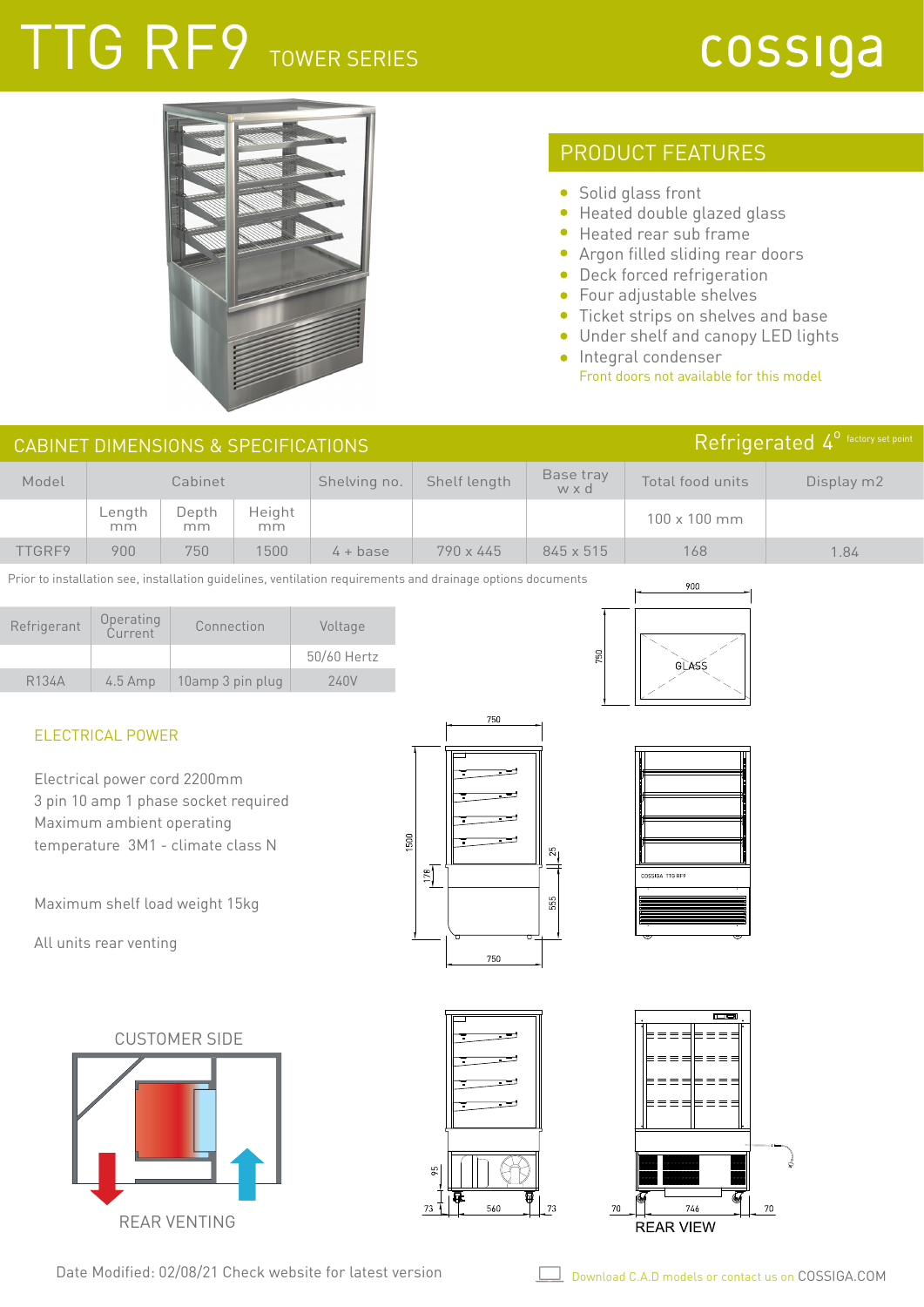# TTG RF12 TOWER SERIES

## cossiga



### PRODUCT FEATURES

- Solid glass front
- Heated double glazed glass
- Heated rear sub frame  $\bullet$
- Argon filled sliding rear doors
- Deck forced refrigeration
- Four adjustable shelves
- Ticket strips on shelves and base
- Under shelf and canopy LED lights
- **·** Integral condenser Front doors not available for this model

| CABINET DIMENSIONS & SPECIFICATIONS |              |             | Refrigerated $4^{\circ}$ factory set point |              |                   |                   |                     |      |
|-------------------------------------|--------------|-------------|--------------------------------------------|--------------|-------------------|-------------------|---------------------|------|
| Model                               | Cabinet      |             | Shelving no.                               | Shelf length | Base tray<br>wxd  | Total food units  | Display m2          |      |
|                                     | Length<br>mm | Depth<br>mm | Height<br>mm                               |              |                   |                   | $100 \times 100$ mm |      |
| TTGRF12                             | 1200         | 750         | 1500                                       | $4 + base$   | $1090 \times 445$ | $1145 \times 515$ | 275                 | 2.52 |

Prior to installation see, installation guidelines, ventilation requirements and drainage options documents

| Refrigerant        | Operating<br>Current | Connection       | Voltage     |
|--------------------|----------------------|------------------|-------------|
|                    |                      |                  | 50/60 Hertz |
| R <sub>134</sub> A | $5.0$ Amp            | 10amp 3 pin plug | 240V        |



#### ELECTRICAL POWER

Electrical power cord 2200mm 3 pin 10 amp 1 phase socket required Maximum ambient operating temperature 3M1 - climate class N

Maximum shelf load weight 15kg

All units rear venting

CUSTOMER SIDE REAR VENTING







Date Modified: 02/08/21 Check website for latest version